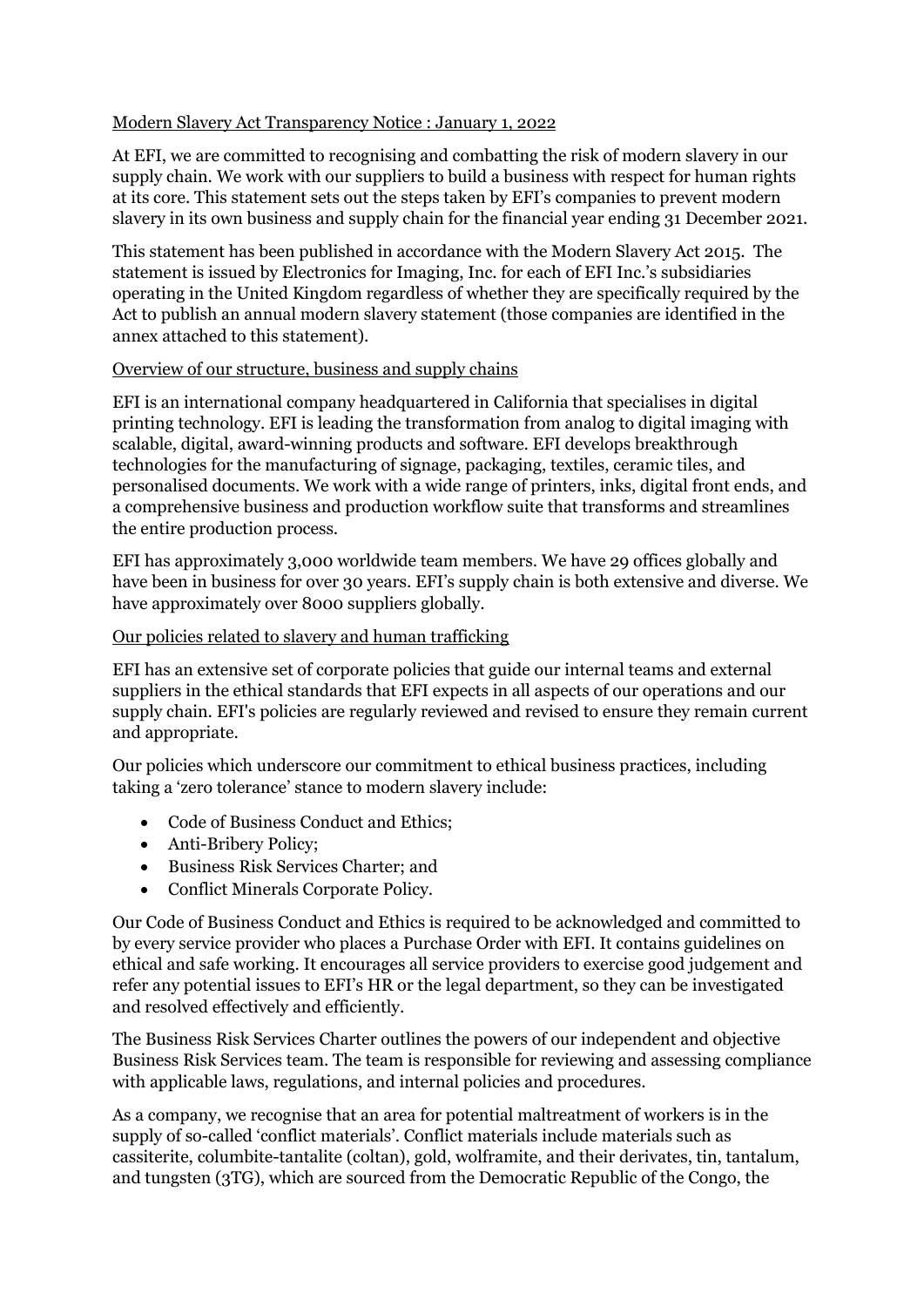Republic of the Congo, the Central African Republic, South Sudan, Uganda, Rwanda, Burundi, Tanzania, Zambia, or Angola. We do not purchase raw materials, subassemblies, or supplies that are known to contain 3TG and directly or indirectly finance or benefit armed groups in the aforementioned countries.

We expect that our direct and indirect suppliers will undertake reasonable due diligence in connection with the materials supplied to us and will provide reasonable assurance that products sold to us are in compliance with our Conflict Minerals Corporate Policy. Proof of such due diligence we require from our suppliers may include providing documentation showing that raw materials used to produce 3TG in the components and products supplied to us originate from outside of the Covered Countries or are from recycled or scrap sources. In instances in which the 3TG used to produce components or products that are supplied to us originate from the covered countries, the mines or smelters used to produce such 3TG are required to be certified as "conflict free" by an independent third party.

Our policies are under review with the intention of bringing them and our statements of the ethical requirements of EFI more directly into line with the requirements of the current Modern Slavery Act and possible future amendments to the Act.

### Due diligence

Our present due diligence on modern slavery issues are embedded in the ethical risk assessment we undertake when contracting with new suppliers to the business. Our future plans, as referred to below, include the assessment of our supply chain to assign a risk rating for each supplier. Depending on the supplier risk rating we will conduct our own public information searches, deploy supplier modern slavery specific questionnaires and audits. In this way we intend to adopt a risk based, effective and proportionate due diligence and risk assessment approach. Irrespective of risk rating each supplier will be required annually to self-certify their own compliance with applicable modern slavery and human trafficking legislation and regulation.

### Risk assessment

We will conduct an annual risk and gap assessment to ensure EFI understands the full nature of its own business and the global landscape of its supply chain. The risk and gap analysis will help us identify where risks are most likely to appear in our supply chain and business so we can address and prioritise them.

### Performance monitoring

We aim to monitor and increase the ethical standards in our supply chain.

### Training about slavery and human trafficking

All EFI employees are required to read and understand the EFI policies and uphold them in day to day activities. All employees are also expected to ensure that all agents and contractors are aware of, understand and adhere to our standards.

We are in the course of developing a specific Modern Slavery and Human Trafficking training programme that we will incorporate into our corporate training and deliver to key employees.

### Whistleblowing

Our whistleblowing line encourages our employees and suppliers to report any concerns, including those about modern slavery and any other human rights violations. The confidential whistleblowing hotline is available to all employees and suppliers to alert the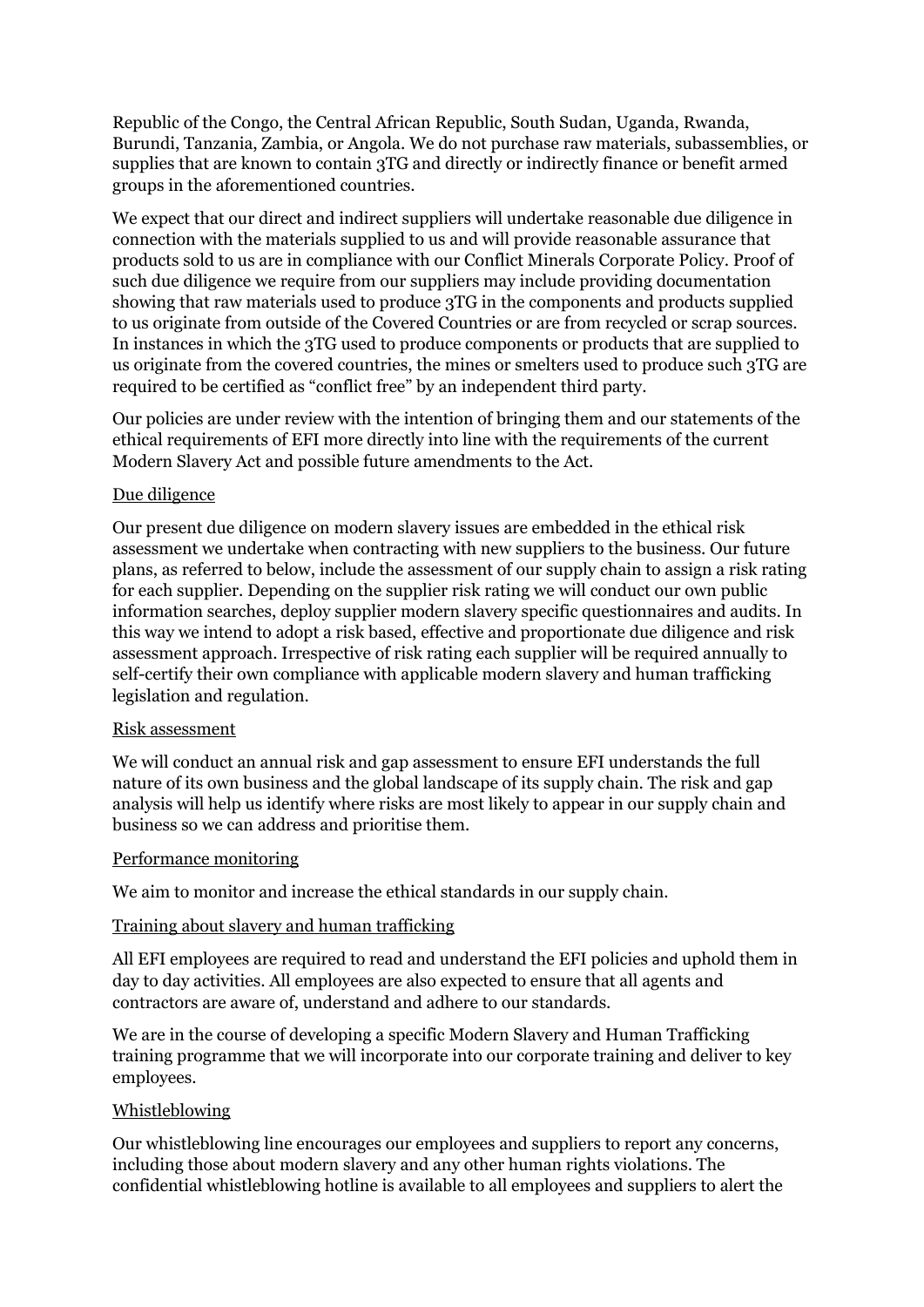Senior Director of Business Risk Services to any issues, on an anonymous basis if they prefer. All reports to the hotline are reviewed and, where necessary, investigated.

If any employee or stakeholder has any questions, concerns or suggestions related to modern slavery, they are encouraged to ask either their EFI contacts, the Legal team strategicrelations@efi.com or HR teams HRTeam@efi.com.

#### Other current protections against modern slavery

EFI's standard commercial supplier contracts have been adjusted to incorporate express compliance clauses.

When onboarding a new supplier, we obtain information from them on the processes and policies they currently use to tackle modern day slavery.

#### Further actions

We are committed to developing and improving the measures we have in place to combat slavery and human trafficking in our business and in our supply chain. Accordingly, we will monitor global developments in pertinent legislation and regulation and will adapt and adjust our policies and stance accordingly.

In addition to the risk assessment outlined above, as part of our commitment to continual improvement we have identified the following as areas for attention in the financial year ahead:

- We will introduce a specialist Modern Slavery and Human Trafficking training programme for staff who work directly with our supply chain partners.
- We will request that existing suppliers complete a questionnaire on modern slavery to ensure all local slavery and human trafficking laws are being complied with.

### Board approval

This Transparency Statement was approved in December 2021 by the Board of Directors of Electronics for Imaging United Kingdom Limited. It is signed by the Chief Financial Officer who is also a member of the Board of Directors.

Jut 75

Grant Fitz Chief Financial Officer

Date: December 19, 2021